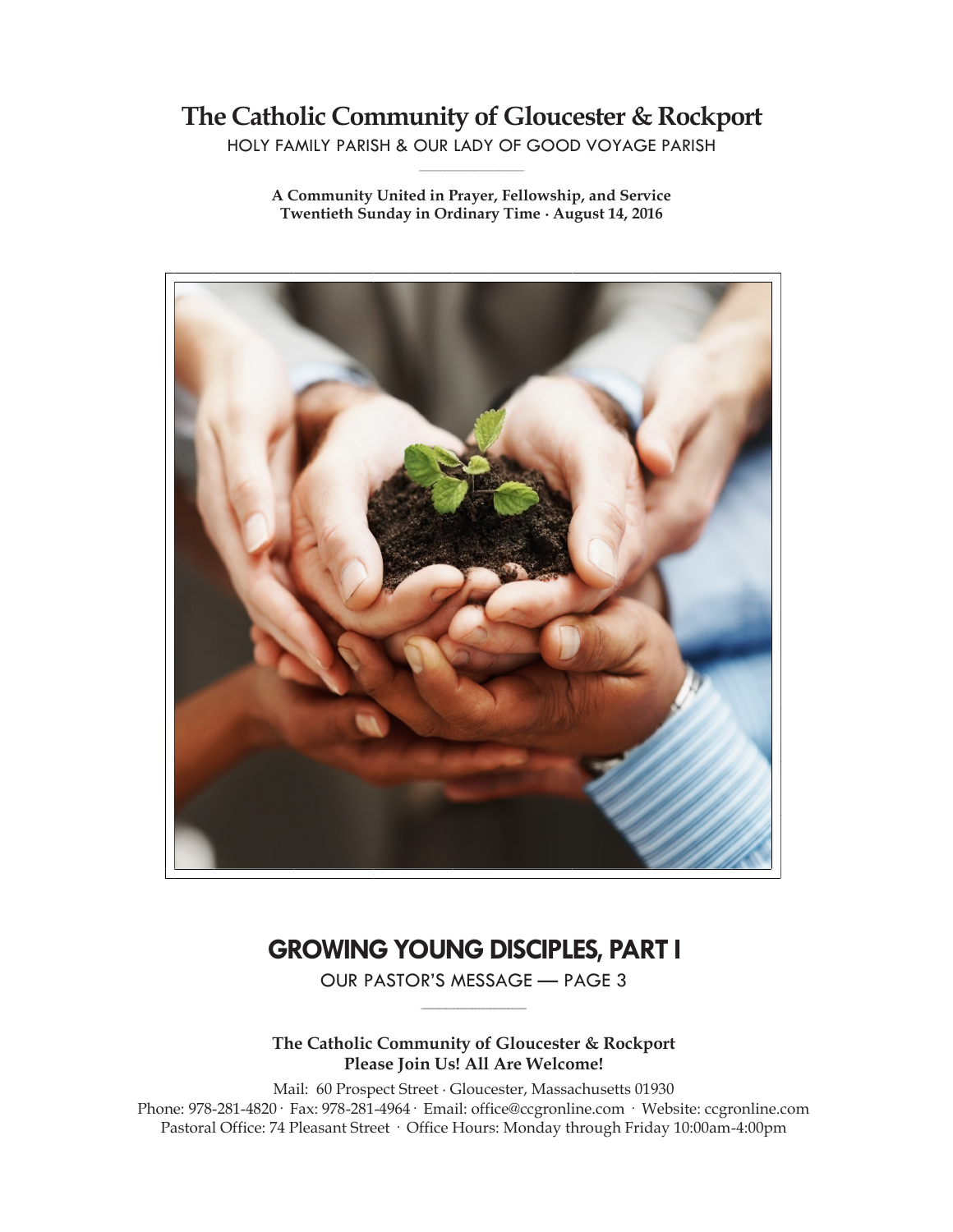#### **ADULT & YOUTH FAITH FORMATION \_\_\_\_\_\_\_\_\_\_\_\_\_\_\_\_\_\_\_\_**

# **ADULT FAITH FORMATION RCIA & Adult Confirmation Program Registration Underway!**

If you are an adult (age 18 and over) and have not received the Sacraments of Baptism, Penance & Reconciliation (Confession), Holy Eucharist, or Confirmation in the Roman Catholic Church, then please consider joining our adult faith formation program which will meet on Sunday mornings after our 8:15am Mass beginning on Sunday, October 2nd in Saint Ann Parish House.

The Rite of Christian Initiation for Adults (RCIA) is a seven month program that prepares adults to be received into the Catholic Church at the Easter Vigil. Our group will meet approximately twice each month to learn about the basic beliefs, teachings, and traditions of the Catholic Church. As part of this same process, our Adult Confirmation Program prepares adults for the Sacrament of Confirmation and focuses on the challenges of living a life of faith in the modern world.

If you would like to join us for this journey of faith and become part of a unique fellowship in preparation for the Sacraments of God's Holy Church, then please contact Cliff Garvey at cgarvey@ccgronline.com or 978-281-4820. Please join us! All are invited! All are welcome!

### **YOUTH FAITH FORMATION FATHER JIM'S SUMMER ART CONTEST Calling Young Disciples!**

All young disciples (ages 5 through 11) are invited to participate in Father Jim's Summer Art Contest by creating an original work of art based on the theme that "Jesus Is Our Teacher!" Submissions should be no smaller than 8 by 11 inches and no larger than 18 by 24 inches; created, colored, drawn, or painted by hand; and depicting one of the following images of Jesus:

> Christ the Teacher Christ the Good Shepherd The Divine Mercy The Face of Christ

All original art projects are due by Friday, September 2nd and will be judged by Father Jim and a committee of judges! The winning submission will be professionally framed and displayed prominently in our pastoral office! Coloring sheets (for younger children) and suggested icon images (for older children) can be found on our website at ccgronline.com/formation. For more information, please contact Father Jim at frjim@ccgronline.com or 978- 281-4820. Please join us! All are welcome!

#### **MORE NEWS INFORMATION ONLINE!**

Join us: ccgronline.com/formation

#### **YOUTH FAITH FORMATION \_\_\_\_\_\_\_\_\_\_\_\_\_\_\_\_\_\_\_\_**



### **SUMMER CATHOLIC KIDS CAMP THE VATICAN EXPRESS, PART 3 Begins Tuesday, August 23rd at 8:00am**

The Catholic Community of Gloucester & Rockport is pleased to announce that all children (ages 5 through 11) are invited to participate in our next Catholic Kids Camp: The Vatican Express, Part 3 from Tuesday, August 23rd through Friday, August 26th from 8:00am until 12:00pm at Our Lady of Good Voyage Church. During this exciting week of prayer and fellowship, children will learn about the traditions and treasures of the Vatican through active and engaged participation in games, music, skits, and easy-to-make crafts.

> Day I: Tuesday, August 23rd The Miracles of the Eucharist and the Saints

Day II: Wednesday, August 24th The Eucharist Miracle and Saint Clare of Assisi

Day III: Thursday, August 25th The Eucharist Miracle and Saint Francis of Assisi

Day IV: Friday, August 26th The Eucharist Miracle and Blessed Imelda Lambertini

Each day of the Vatican Express, Part 3 will begin with Mass at 8:00am in Our Lady of Good Voyage Church. All parents, grandparents, and guardians are welcome to join us! After Mass, Betsy Works and a team of volunteers will lead the children to Our Lady's School for a faithfilled and fun-filled morning of activities, learning, and good times with friends both new and old. The Vatican Express, Part II is a fun, exciting, and educational program that your children and grandchildren will love!

The tuition for this innovative summer youth faith formation program is just \$25 per child for the entire week! Scholarships are available to those who cannot afford tuition. Also, adults and older children (ages 12 and up) are welcome to join us as volunteers and will be much appreciated! Registration forms are available online or by contacting our pastoral office! For more information about our next Catholic Kids Camp: The Vatican Express Part 3, please contact Betsy Works at 978-281-4820 or bworks@ccgronline. Please join us! All are welcome!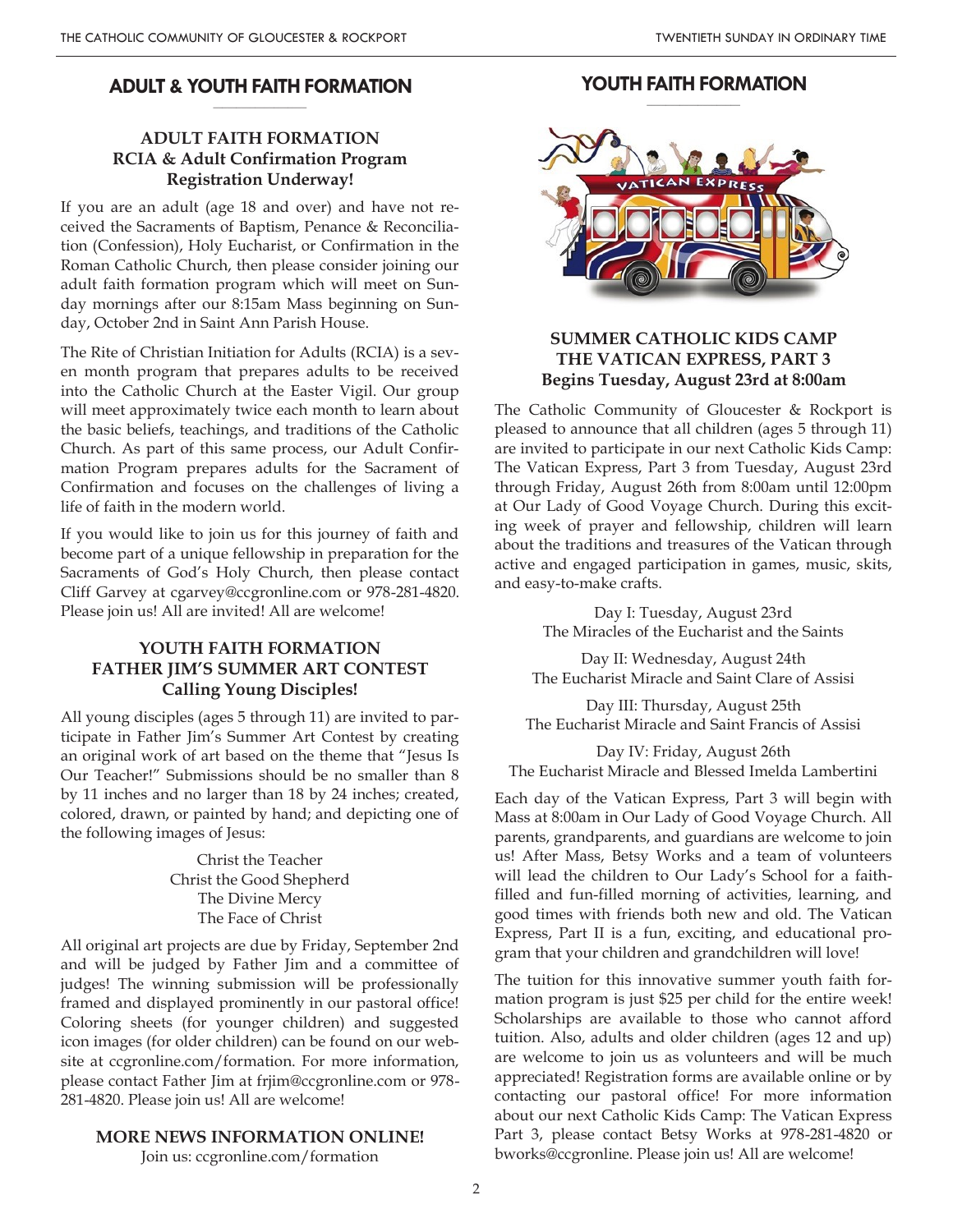#### **OUR PASTOR'S MESSAGE \_\_\_\_\_\_\_\_\_\_\_\_\_\_\_\_\_\_\_\_**

### **GROWING YOUNG DISCIPLES, PART I**

Last summer, after much prayer and consultation with experts, parishioners, and other pastors, the Catholic Community of Gloucester & Rockport embarked on a journey to reimagine, rebuild, and restructure our youth faith formation programs. Our research and long years of declining participation led us to two important conclusions about youth faith formation. First, the traditional way of teaching our children and grandchildren about Christ and His Church (the classroom model) is no longer an effective way of sharing the faith or forming young disciples. Second, a consensus is emerging throughout the Catholic Church that we should focus our energies on sacramental preparation, family-friendly liturgies, lifelong faith formation, and creative ways of welcoming people of all ages and generations back into our parishes.

When Betsy Works joined our pastoral team last fall as Associate Minister for Youth Faith Formation, we thought that we would be reinventing the wheel. But we soon discovered that we are part of a much larger movement in every region of the country. Betsy is an experienced educator and a person of deep prayer and strong faith. She has a passion for innovative approaches to learning, teaching, and faith formation. She traveled throughout our region and across the country; spoke with countless pastors and lay ministers; and met with many parents and volunteers about creating youth faith formation programs that focus on helping young disciples to develop deep and lasting relationships with Christ and his Church. During the past ten months, Betsy and a team of dedicated volunteers offered four week-long opportunities for children to meet Jesus, to learn from Jesus, and to grow in faith, hope, and love with Jesus. These Catholic Kids Camps are laser focused on interactive and multi-sensory learning. They made a real difference in the spiritual lives of many of our youngest fellow parishioners. And they received rave reviews from parents, volunteers, children, and catechetical leaders. During the coming school year, we will offer four more camps for younger children (ages 5 through 11) which are conveniently scheduled during school vacations. If a child attends just two camps, then that child will receive more instructional hours under this model of youth faith formation than under the traditional classroom model. More importantly, they will grow in faith and discipleship with Christ, with Christ's Church, and with other young disciples.

In addition, we have reimagined the way that we will prepare children for the Sacraments of First Penance & Reconciliation, First Holy Communion, and Confirmation. For decades, these programs were part of a decade-long process that began in the first grade and concluded during high school. These programs were conducted according to the traditional classroom model. They were long and often interrupted by holidays, snowstorms, and school vacations. They were also expensive and ineffective. Each year, we would rejoice in a family's enthusiasm during preparations for First Holy Communion; and later we would endure that same family's growing ambivalence during preparations for Confirmation. For too many teenagers, Confirmation has sadly become a kind of graduation from the Church, rather than the joyful beginning of life as an active adult disciple in the Church. We hope to end this tragic transition from enthusiasm to ambivalence by transforming sacramental preparation into an engaging process for the whole family.

First, we will continue to place primary focus on attending Mass. For more than a century, the Church has required every parish to provide some kind of religious education to children. During recent decades, we have asked parents to dedicate one hour each week to their child's religious education by enrolling them in a faith formation program. Unfortunately, we failed to remind parents of their baptismal promise to be the first teachers of their children in all matters related to faith and morals; and that the most important component of that responsibility is attending Mass as a family. In our increasingly busy, stressful, and over-scheduled world, it has become common for parents to entrust their children to us for an hour of instruction each week but not join us for Mass each weekend. So, we will continue to ask parents to dedicate one hour each week to their child's religious education — by bringing them to church! Every weekend, the Catholic Community of Gloucester & Rockport offers seven opportunities for families to attend Mass. And I will continue to personally invite families with children to four Family Masses which are scheduled for the coming school year.

Second, we will no longer prepare students for First Penance or First Holy Communion through the traditional classroom model. Instead, second grade students and their parents will be asked to join us for Mass and participate in two ninety-minute workshops in preparation for First Penance; and to join us for Mass and participate in three ninety-minute workshops in preparation for First Holy Communion. In order to make our program as family-friendly as possible, each workshop will be offered at three different times. So, each family can choose which option works best for them. This approach to sacramental preparation has been tried and tested in our own archdiocese and throughout the country. It is focused on families. And it is firmly rooted in the Holy Eucharist. Schedules and registration forms are now posted on our website: ccgronline.com/formation. In coming weeks, I will share more information about preparing for the Sacrament of Confirmation. Until then, please pray for our young disciples and their families!

Peace and blessings to all, Father Jim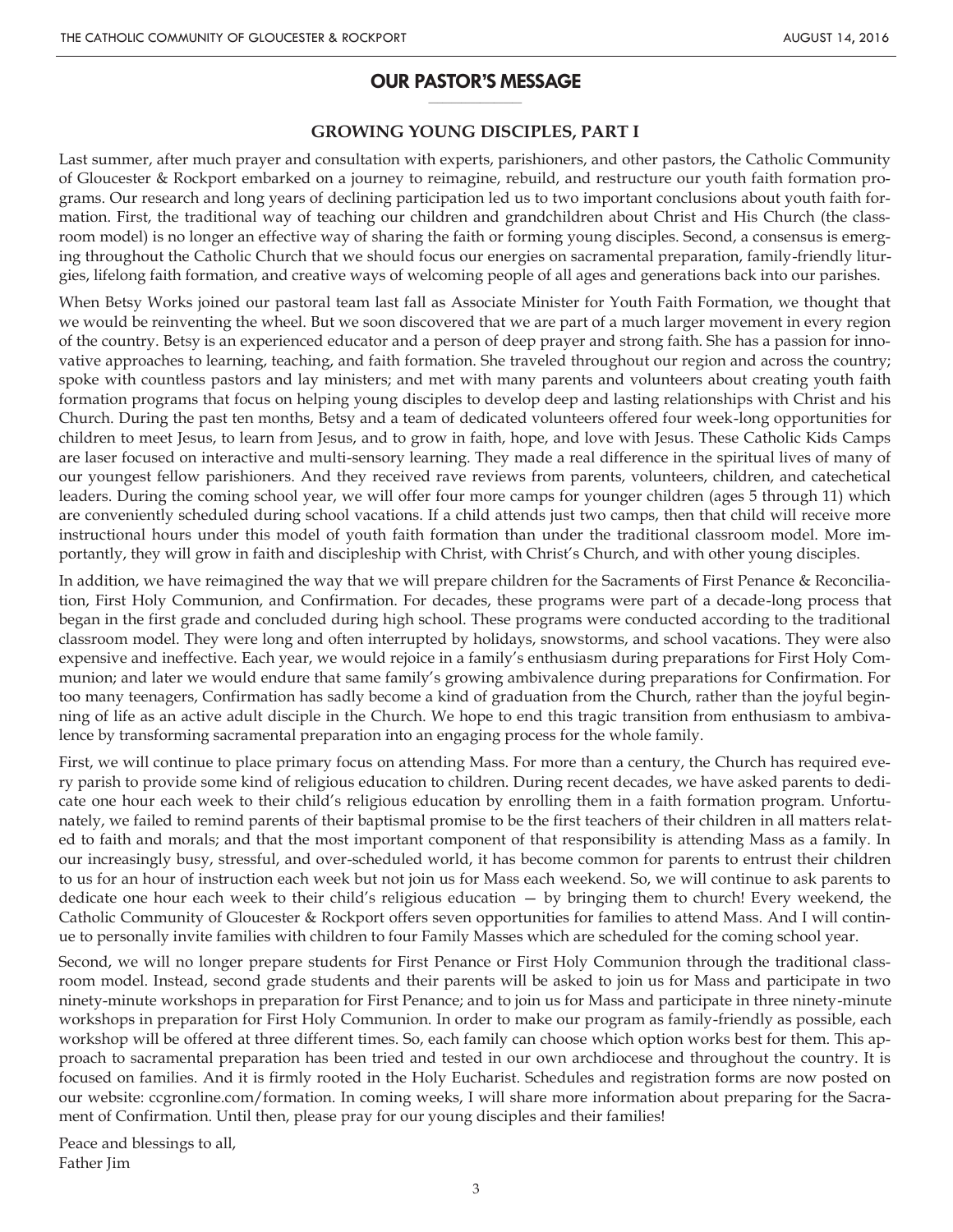#### **PRAYER, FELLOWSHIP, AND SERVICE \_\_\_\_\_\_\_\_\_\_\_\_\_\_\_\_\_\_\_\_**

# **MEN'S FELLOWSHIP Saturdays at 6:30am· Parish Center**

The Men's Fellowship meets every Saturday morning at 6:30am in the Parish Center at Saint Ann Church Campus. New members are always welcome to join us for prayer, faith sharing, and mutual support as we work on deepening our personal relationships with Jesus Christ. For more information, please contact Al Mitchell at 978-879-3655 or albiemitchell@me.com. All are welcome!

# **HOLY FAMILY WOMEN'S GUILD CHRISTMAS FAIR PLANNING MEETING Thursday, August 18th at 6:00pm**

Although it may seem early, the Holy Family Christmas Fair is coming soon! Mark your calendars for Saturday, November 19th! The Christmas Fair is Holy Family Parish's biggest fundraiser of the year! And there's much work ahead to ensure its continued success! The Holy Family Women's Guild is holding its first Christmas Fair Planning Meeting on Thursday, August 18th at 6:00pm in Saint Ann Church Hall. Everyone has a special gift or talent! Let yours shine at the Christmas Fair! All parishioners are invited to help us make this year's fair our best ever! For more information, please contact Lydia Bertolino at 978-421-4279. Please join us! All are welcome!

# **SAINT VINCENT DE PAUL SOCIETY Help Us Help Others! New Members Welcome!**

The Saint Vincent de Paul Society is an international organization dedicated to responding to any request from any person or family in need. Here on Cape Ann, we work from Holy Family Parish and Our Lady of Good Voyage Parish to serve the poor and needy. Our Clothes Closet is open on Saturdays from 10:00am until 1:00pm. And our Food Pantry is stocked with non-perishable foods. Donation baskets are located at the entrances of our churches. The Food Pantry needs the following items:

Canned Chicken, Ham, Stew, or Tuna Crackers· Canned Juice· Chicken or Tuna Helper Mayonnaise· Instant Potatoes· Hot & Cold Cereals Pancake Mix & Maple Syrup· Chef Boyardee Peanut Butter & Jelly· Jarred Pasta Sauce

Donation envelopes are located at the entrances of our churches and can be placed in the offertory basket or mailed to the parish center. Checks should be made payable to the Saint Vincent de Paul Society. Meetings are held on the second Wednesday of each month at 7:00pm. New members and volunteers are needed and always welcome! For more information, please contact Annette Kennedy at 978-283-1268 or Harry Miller at 978-281-2701. For assistance, please contact the Saint Vincent de Paul Society Hotline at 978-281-8672. Thank you!

#### **JUBILEE YEAR OF MERCY \_\_\_\_\_\_\_\_\_\_\_\_\_\_\_\_\_\_\_\_**

# **LIVING THE WORKS OF MERCY WITH POPE FRANCIS**

Pope Francis has said that mercy is the "fundamental law that dwells in the heart of every person who looks sincerely into the eyes of his brothers and sisters on the path of life." This Year of Mercy is an invitation for us to look sincerely into the eyes of those around us, to recognize their needs, and to act accordingly.

During the Jubilee Year of Mercy, Pope Francis has called us to rediscover these Spiritual and Corporal Works of Mercy as a way of living more deeply as disciples of Christ Jesus in the true spirit of the Gospel. Each month, Pope Francis asks us to pray for both a "universal" prayer intention and an "evangelization" prayer intention.

Throughout the year, Pope Francis will also offer us "spiritual exercises" or ways of living out the Works of Mercy in communion with his monthly intentions, with fellow parishioners, and with believers throughout the world. The Holy Father's monthly intentions & spiritual exercises will be printed in our bulletin and posted online at ccgronline.com/mercy.

### **August 2016**

# **Universal Prayer Intention: Sportsmanship**

We pray that sporting events, especially the Olympic Games, may be an opportunity for friendly encounters between all peoples and may these encounters contribute to peace in our troubled world.

**Corporal Work of Mercy: Welcome the Stranger** Volunteer with a youth sports league or organization that welcomes children of different economic and ethnic backgrounds; or buy tickets or donate funds to a youth group so that they might attend a sporting event.

### **August 2016**

**Evangelization Prayer: Live the Gospel** We pray that all Christians might live the Gospel and give witness to faith, honesty, and love of neighbor.

# **Spiritual Work of Mercy: Patience**

Pray for patience and understanding before responding to a perceived hurt or insult.

As we celebrate the Extraordinary Jubilee Year of Mercy and live out the Works of Mercy under the Holy Father's guidance, let us pray for the grace to live the Gospel, to share God's love and mercy, and to build up the Church! May God bless you and your family with mercy!

# **MORE ONLINE!**

For more information about the Extraordinary Jubilee Year of Mercy, including our easy-to-use Guides to Making a Good Confession and the Divine Mercy Chaplet, please visit our website: ccgronline.com/mercy.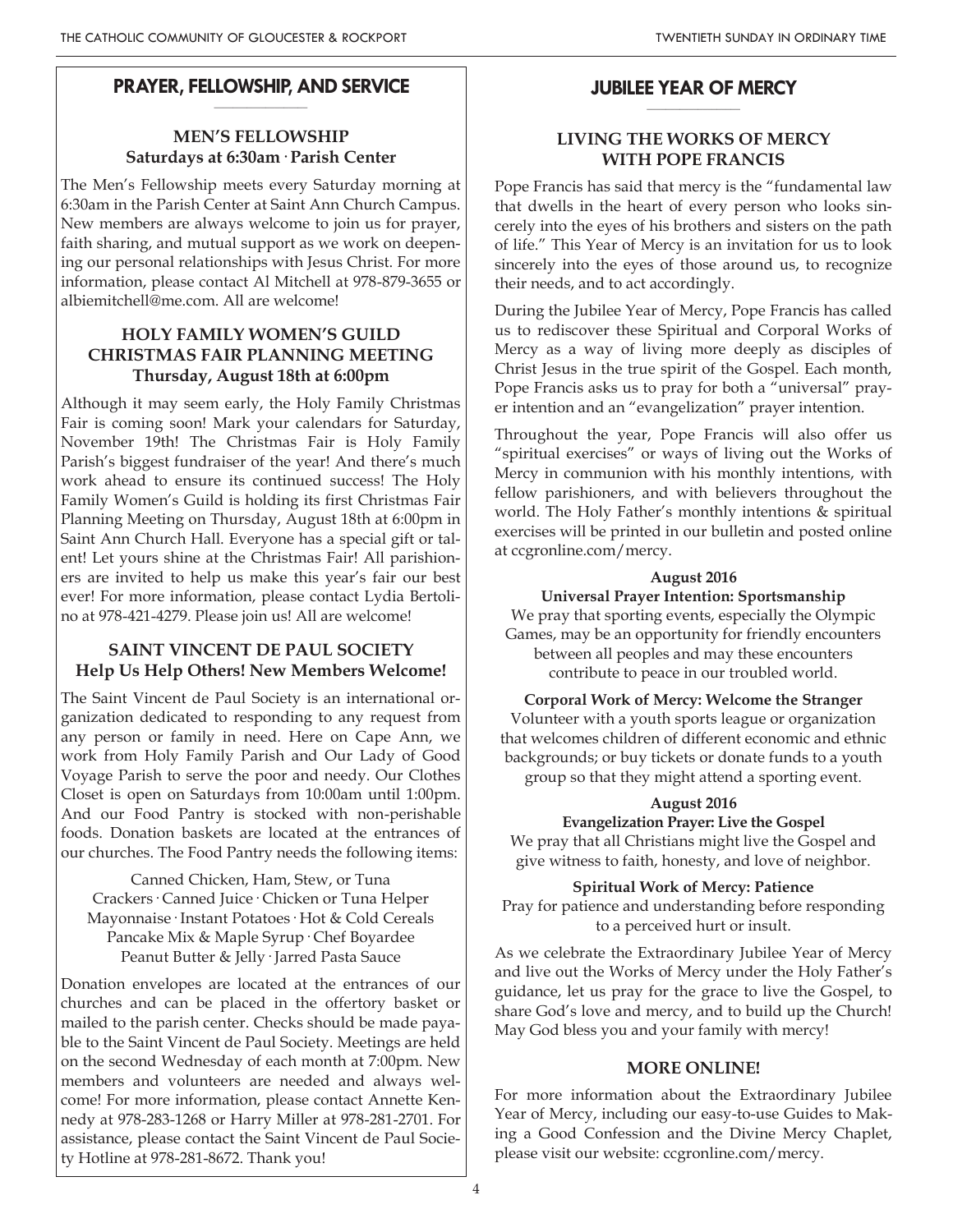#### **DAILY PRAYER & SPIRITUALITY \_\_\_\_\_\_\_\_\_\_\_\_\_\_\_\_\_\_\_\_**

# **ONLINE RESOURCES FOR PRAYER Join us: ccgronline.com/prayer!**

Each day, all are invited to join us for a few moments of prayer and reflection at ccgronline.com/prayer. Our website features links to the Saint of the Day, Sharing the Word, and Sunday Soundbites, which are 90 second reflections based on the daily Mass readings and the lives of the saints. Our website also features an easy-to-use link for praying the Liturgy of the Hours online.

In addition, please join us every week for a new edition of Bringing Home the Word, a lectionary-based newsletter for individuals and families that offers suggestions for prayer and reflection based on the Sunday Mass readings. Each issue includes words of wisdom from Pope Francis, along with prayerful reflections about the scriptures, prayer and spirituality, and the lives of saints. Every Saturday, a new edition of Brining Home the Word is posted on our website: ccgronline.com/news! Please join us!

# **THE HOLY ROSARY Monday Through Saturday After Daily Mass!**

All are invited to join the Catholic Community of Gloucester & Rockport as we pray the Holy Rosary every morning immediately after our 8:00am Daily Mass. By praying the Rosary, we grow closer to our Risen Lord by meditating on the mysteries of his life, death, and resurrection; and we grow closer to our Blessed Mother by asking for her powerful intercession for ourselves, our parishes, and our troubled world.

Daily Mass is celebrated in Our Lady of Good Voyage Church on Monday, Wednesday, and Friday mornings at 8:00am; in Saint Joachim Church on Tuesday and Thursday mornings at 8:00am; and in Saint Ann Church on Saturday mornings at 8:00am. For more information, please contact Father Jim at frjim@ccgronline.com or 978-281- 4820. Please join us! All are welcome!

# **EUCHARISTIC ADORATION The Holy Father's Favorite Way to Pray!**

Pope Francis was asked in an interview about his favorite way of praying. In response, the Holy Father said: "What I truly prefer is Eucharistic Adoration...In the evening between seven and eight o'clock, I pray in adoration before the Blessed Sacrament." Eucharistic Adoration is an ancient and prayerful devotion to the Real Presence of Christ in the Blessed Sacrament. Each week, the Catholic Community of Gloucester & Rockport offers four opportunities for Eucharistic Adoration: Mondays at Saint Joachim Church (6:30pm-8:00pm); Thursdays at Saint Ann Church (6:30pm-7:30pm); and Tuesdays and Thursdays at Saint Joachim Church (8:30am-10:00am). For more information, please contact Jane Russo, at 978-281-4820.

#### **PRAYER, FELLOWSHIP, AND SERVICE \_\_\_\_\_\_\_\_\_\_\_\_\_\_\_\_\_\_\_\_**

# **SUMMER CARILLON RECITALS An Our Lady of Good Voyage Tradition Saturday, August 13th at 5:00pm**

An annual tradition returns this summer to Our Lady of Good Voyage Parish! Our Summer Carillon Recitals are scheduled to begin on Saturday, August 6th at 5:00pm (rain or shine). Once again, LuAnn Pallazola, our own very talented organist-keyboardist has prepared programs that include familiar classical and international pieces, popular hymns, patriotic melodies, and even children's tunes!

Installed in 1922, the carillon bells in Our Lady of Good Voyage Church were the first toned set of carillon bells in the United States. Although our bells can be heard from several blocks away, the sound is best near the church. This summer, our other recitals are scheduled for the following Saturday afternoons at 5:00pm: August 20th, August 27th, and September 3rd.

These recitals are free and open to the public! So, bring a cold drink or coffee! Bring a friend! Enjoy this wonderful summer tradition! And don't forget that Mass begins at 6:00pm! All are invited! All are welcome! For more information, please contact LuAnn Pallazola at 978-281-4820 or lpallazola@gmail.com.

#### **THE LEGION OF MARY Wednesdays at 4:00pm· New Members Welcome!**

Founded in Ireland in 1921, the Legion of Mary is an international fellowship of lay men and women who volunteer their time, talents, and prayers under the banner of the Blessed Virgin Mary by practicing the spiritual works of mercy in both of our parish communities. The Legion of Mary's primary apostolate is to visit and pray with our aged, disabled, homebound, and sick fellow parishioners. Members also serve in many other volunteer ministries throughout both Holy Family Parish & Our Lady of Good Voyage Parish.

Every Wednesday afternoon at 4:00pm, the Legion of Mary gathers in the Parish Center, which is located beside Saint Ann Church, to pray the Rosary, share their faith experiences, and participate in a period of faith formation under the guidance of their spiritual director. For more information about the Legion of Mary and its good work in Holy Family Parish and Our Lady of Good Voyage Parish, please contact Joan Foster at ajay7@verizon.net; Sue Demetri at sdemetri2000@yahoo.com; or leave a message by calling our pastoral office at 978-281-4820. Please join us! New members are always welcome!

#### **MORE NEWS & INFORMATION ONLINE** Join us: ccgronline.com!